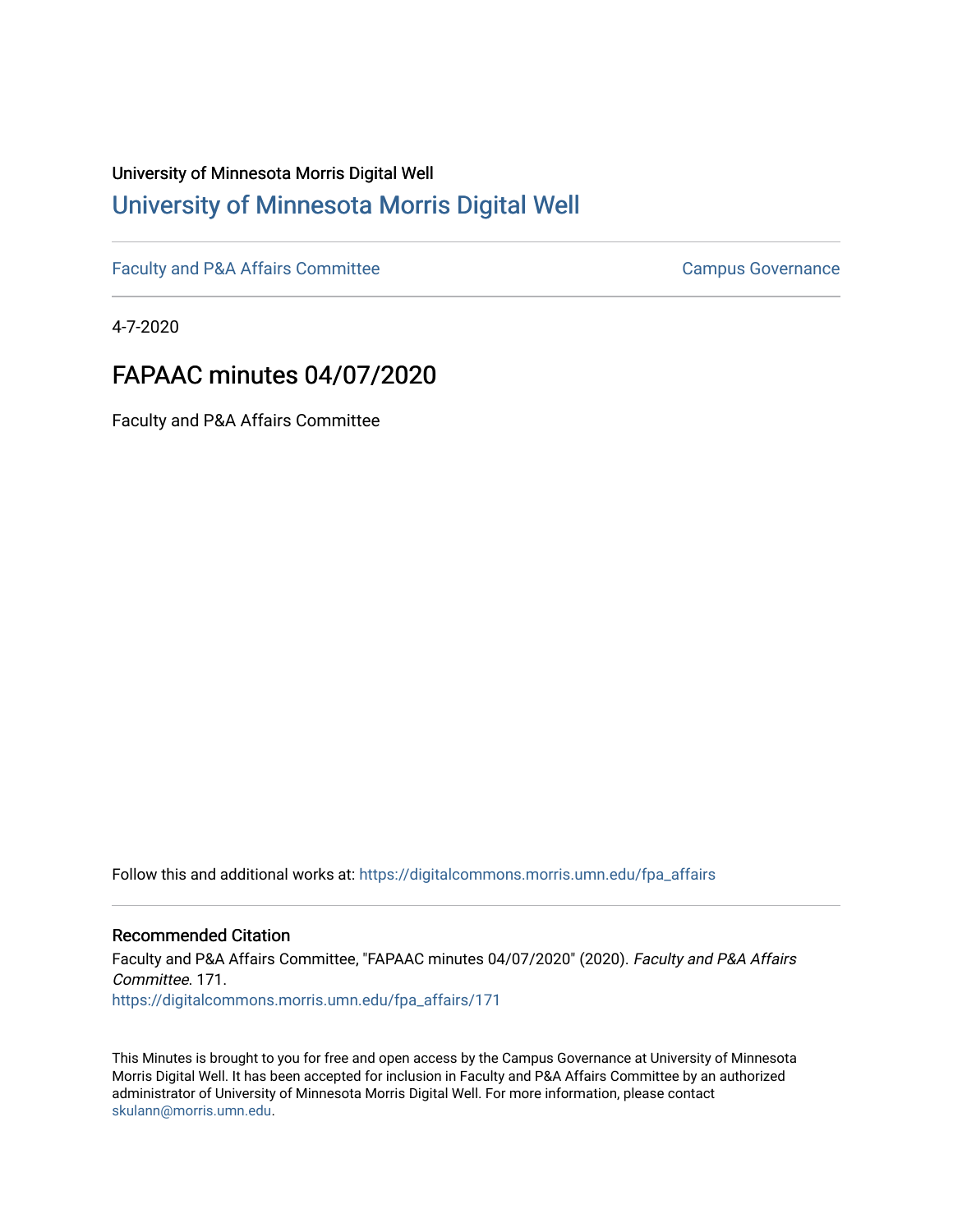## Faculty P&A Affairs Committee Meeting Minutes Tuesday, April 7, 2020 Virtual Meeting, 11:40 am – 12:40 pm.

Present: Chlene Anderson, Brad Deane, Nick Skulan, Simon Tillier, Stephen DesLauriers, Kiel Harell, Emily Bruce.

Chlene Anderson called the ZOOM meeting to order.

Meeting minutes from 03/24/20 were reviewed with no corrections and approved.

## **Reports:**

**Employee Engagement Survey follow up –** Sarah Mattson was unable to attend meeting today. Chlene will check with Sarah and Kristin Youngblom on rescheduling to the next committee meeting held on April 21, 2020.

## **Unfinished Business:**

 **Fall Professional Development Day (FPDD) Planning** - Chlene contacted Angie Senger who was listed as the Civil Service representative on USA website. The website had not been updated so Angie no longer serves in this role. Angie suggested to contact Mary Zosel, President of USA during this academic year. Brad and Bart will lead the financial update session; however, Brad informed the committee that Bart was not sure if this fall he would still be the UMN Finance committee member. The committee will hold up on asking someone to lead the welcome/introduction of speaker until we know who the keynote presenter is going to be. An update to the title for the keynote presentation: "Advocating for Each Other Under Austerity and Changing Circumstances". The afternoon 2:30 session should be listed as offering two sessions so it is made clear to all. Nick contacted IT for technical support and Pam Gades and Lawrence Godwin will serve as IT counsel during the event. Nick will contact them as time gets closer to event. Due to the current campus situation, the committee will not be sending out the FPDD invitation this spring since employees could be reluctant to sign up.

The following tasks which were previously assigned were reviewed, updated and discussed.

- Brad did not contact UMD faculty union spokesperson for the keynote on advocacy. He asked if we could check again with the Dean and ask what travel expenses would be covered. Chlene will email and note her response. Brad will contact Duluth.
- Chlene contacted Dean Janet Ericksen to find out who's the Morris AAUP representative. Janet suggested contacting Roland Guyotte as he possibly could have been the campus representative at one point. Emily will contact Roland Guyotte.
- Nick contacted Angela Vetsch, co-chair of MASA at Morris, and asked who could be a representative for the P & A during the panel discussion. She suggested checking with Matt Zaske who is the other co-chair for MASA on campus. Nick will reach out to Matt.
- Chlene will contact Mary Zosel for suggestion of a USA officer on the panel discussion session.
- Simon contacted Angie Berlinger to find a speaker for the session addressing faculty and staff burnout. Angie replied that Sand Creek EAP could present during this session and was waiting to hear back for the name of the presenter. Sand Creek had been planning to be on campus this coming fall at Morris as part of the Wellbeing program representation.